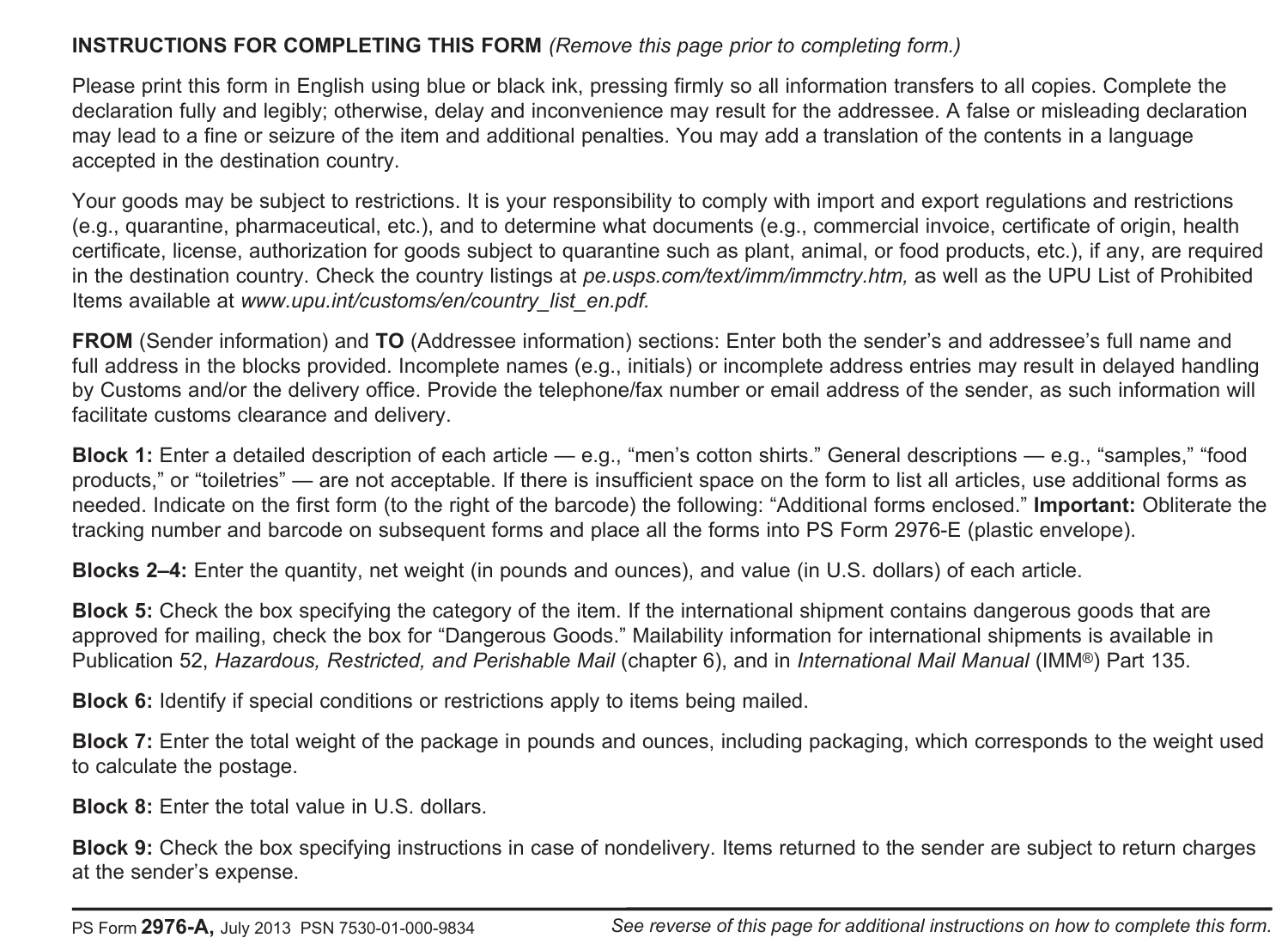**Block 10:** Except for shipments to APO/FPO/DPO addresses, enter an Automated Export System (AES) Internal Transaction Number (ITN), AES Exemption, or if applicable, an AES Downtime Citation. This standard may also apply when mailing items to, from, and between U.S. territories, possessions, and Freely Associated States — see DMM 608.2.5. One of these codes must appear in the "AES/ITN/Exemption" block before the Postal Service will accept a package for mailing. In general, mailpieces containing any type of goods (per Schedule B Export Codes at *www.census.gov/foreign-trade/schedules/b)* valued at more than \$2,500, or requiring an export license under U.S. law, must have an ITN issued by the U.S. Census Bureau or an AES Downtime Citation, subject to certain exceptions. Mailpieces that are exempt from filing must have an AES Exemption. Regardless of exemptions, all mailpieces must have an ITN or AES Downtime Citation if they are destined to certain countries on which the U.S. has a comprehensive embargo. To obtain an ITN and file electronically through the Census Bureau's AES, or for additional information, please visit *www.census.gov/foreign-trade/aes* or call 800-549-0595. For additional information, refer to U.S. Postal Service Publication 699, *Special Requirements for Shipping Internationally*, and to IMM Part 520.

**AES Exemption.** In order to comply with U.S. Census Bureau's Foreign Trade Regulations, indicate "NOEEI § 30.37(a)," if applicable. "NOEEI § 30.37(a)" may be used when the value of each class of goods is \$2,500 or less, if an export license is not required. Do NOT use this AES Exemption for items sent to Cuba, Iran, North Korea, Sudan, or Syria. Further information can be found in IMM Parts 526 and 527.

**Block 11:** Check the box if the contents are subject to quarantine restrictions (plant, animal, food products, etc.).

**Block 12:** Sign and date the form. Your signature certifies that all entries are correct and the item(s) being mailed contain no undeclared dangerous, prohibited, or restricted contents per postal, customs, or destination country regulations. Your signature also certifies compliance with all applicable federal export licensing and filing regulations and confirms your liability for the item(s) being mailed.

**Blocks 13–14:** Enter Sender's Customs Reference and Importer's Reference, if applicable. (The Importer's Reference might be a tax code, importer code, or VAT number used for sales tax.)

**Block 15:** Enter, if known, the Importer's telephone number, fax number, or email address, as such information might facilitate customs clearance or delivery.

**Blocks 16–20:** In Blocks 16–18, enter License, Certificate, and/or Invoice number, if applicable. In Block 19, enter, if known, the 6-digit Harmonized Tariff Schedule number, which is based on the Harmonized Commodity Description and Coding System developed by the World Customs Organization. In Block 20, enter, if known, the "Country of Origin," which is the country where the goods originated — i.e., where they were produced/manufactured or assembled.

Insert the completed form(s) into PS Form 2976-E, *Customs Declaration Envelope — CP 91.* Enclose any commercial documents in the envelope. Do not fold the form set or wrap it around the package. The entire barcode and all information must be visible. Remove the backing sheet and affix the envelope to the package on the address side.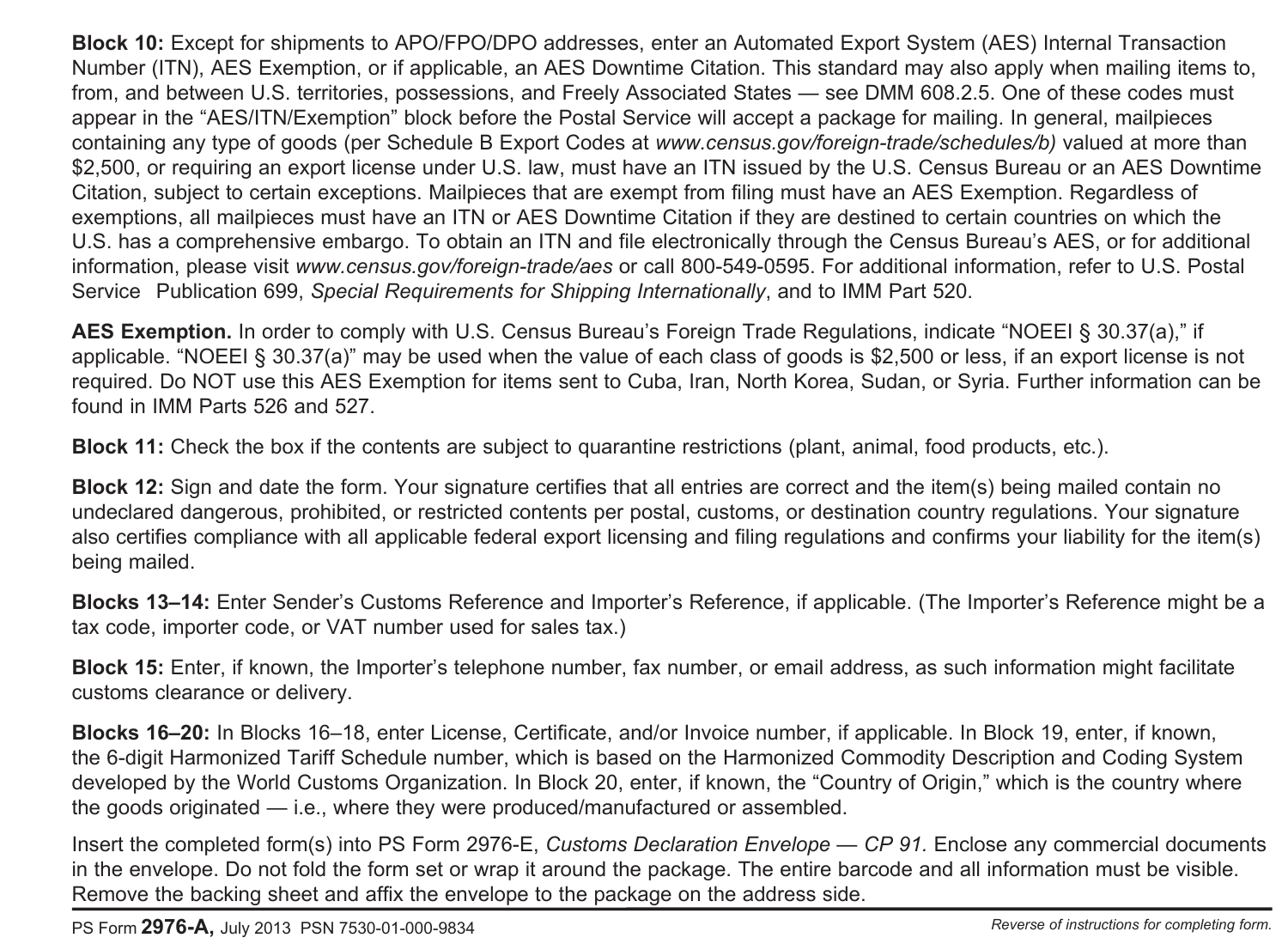| <u>\∭<sub>₩₩₩₩₩₩₩₩₩₩₩₩₩</sub></u> |
|-----------------------------------|
| C D 1 2245678 VIIC                |

# United States Postal Service® **Customs Declaration and Dispatch Note** — CP 72

| CP12345678XUS                                                                                                                                                                                               |                                                                            | <b>IMPORTANT:</b> This item may be opened officially. Please print in English, using blue or black ink, and press<br>firmly: you are making multiple copies. See Privacy Notice and Indemnity Coverage on Sender's Copy. |
|-------------------------------------------------------------------------------------------------------------------------------------------------------------------------------------------------------------|----------------------------------------------------------------------------|--------------------------------------------------------------------------------------------------------------------------------------------------------------------------------------------------------------------------|
| <b>FROM: Sender's Last Name</b>                                                                                                                                                                             | First<br>MI                                                                | Insured Amount (US \$)<br><b>SDR Value</b>                                                                                                                                                                               |
|                                                                                                                                                                                                             |                                                                            | $\emptyset$   $\emptyset$                                                                                                                                                                                                |
| Business                                                                                                                                                                                                    |                                                                            | Insurance Fees (US \$) Total Postage/Fees (US\$)                                                                                                                                                                         |
|                                                                                                                                                                                                             |                                                                            |                                                                                                                                                                                                                          |
| Address (Number, street, suite, apt., P.O. Box, etc. Residents of Puerto Rico include Urbanization Code preceeded with URB.)                                                                                |                                                                            |                                                                                                                                                                                                                          |
|                                                                                                                                                                                                             |                                                                            | 13. Sender's Customs Reference (If any)                                                                                                                                                                                  |
| City                                                                                                                                                                                                        | $ZIP+4@$<br><b>State</b>                                                   |                                                                                                                                                                                                                          |
|                                                                                                                                                                                                             |                                                                            | 14. Importer's Reference - Optional (If any)                                                                                                                                                                             |
| Telephone/Fax or Email                                                                                                                                                                                      |                                                                            |                                                                                                                                                                                                                          |
|                                                                                                                                                                                                             |                                                                            |                                                                                                                                                                                                                          |
| <b>TO: Addressee's Last Name</b>                                                                                                                                                                            | MI<br>First                                                                | 15. Importer's Contact (select one) □ Telephone □ Fax □ Email                                                                                                                                                            |
|                                                                                                                                                                                                             |                                                                            |                                                                                                                                                                                                                          |
| Business                                                                                                                                                                                                    |                                                                            | 16. License No.                                                                                                                                                                                                          |
|                                                                                                                                                                                                             |                                                                            |                                                                                                                                                                                                                          |
| Address (Number, street, suite, apt., P.O. Box, etc.)                                                                                                                                                       |                                                                            | 17. Certificate No.                                                                                                                                                                                                      |
|                                                                                                                                                                                                             |                                                                            |                                                                                                                                                                                                                          |
| Postcode<br>City                                                                                                                                                                                            |                                                                            |                                                                                                                                                                                                                          |
|                                                                                                                                                                                                             |                                                                            | 18. Invoice No.                                                                                                                                                                                                          |
| State/Province<br>Country                                                                                                                                                                                   |                                                                            |                                                                                                                                                                                                                          |
|                                                                                                                                                                                                             |                                                                            | <b>For Commercial Senders Only</b>                                                                                                                                                                                       |
| 1. Detailed Description of Contents (enter one item per line)                                                                                                                                               | 3. Lbs.<br>Oz.<br>4. Value (U.S. \$)<br>2. Qty.                            | 19. HS Tariff Number<br>20. Country of Origin<br>of Goods                                                                                                                                                                |
|                                                                                                                                                                                                             |                                                                            |                                                                                                                                                                                                                          |
|                                                                                                                                                                                                             |                                                                            |                                                                                                                                                                                                                          |
|                                                                                                                                                                                                             |                                                                            |                                                                                                                                                                                                                          |
|                                                                                                                                                                                                             |                                                                            |                                                                                                                                                                                                                          |
|                                                                                                                                                                                                             |                                                                            |                                                                                                                                                                                                                          |
|                                                                                                                                                                                                             |                                                                            |                                                                                                                                                                                                                          |
|                                                                                                                                                                                                             |                                                                            |                                                                                                                                                                                                                          |
| 5. Check All That Apply:                                                                                                                                                                                    | 6. Other Restrictions:<br>7. Total Gross 8. Total Value US \$              | 9. If non-deliverable:<br>Mailing Office Date Stamp                                                                                                                                                                      |
| □ Returned Goods<br>$\Box$ Dangerous<br>$\Box$ Gift<br>Goods<br>□ Commercial Sample<br>$\Box$ Documents                                                                                                     | (pertains to No. 11)<br>Wt: (all items<br>(all items)<br>$Lbs.$ & $Ozs.$ ) | □ Treat as Abandoned<br>□ Return to Sender                                                                                                                                                                               |
| $\Box$ Merchandise $\Box$ Humanitarian Donation<br>$\Box$ Other                                                                                                                                             |                                                                            | □ Redirect to Address Below                                                                                                                                                                                              |
| 10. AES/ITN/Exemption                                                                                                                                                                                       | 11. Restrictions:                                                          |                                                                                                                                                                                                                          |
|                                                                                                                                                                                                             | □ Quarantine<br>□ Sanitary or Phytosanitary Inspection                     |                                                                                                                                                                                                                          |
| 12. I certify the particulars given in this customs declaration are correct. This item does not contain any undeclared dangerous                                                                            |                                                                            |                                                                                                                                                                                                                          |
| articles, or articles prohibited by legislation or by postal or customs regulations. I have met all applicable export filing requirements<br>under federal law and regulations. Sender's Signature and Date | Month Dav<br>Year                                                          |                                                                                                                                                                                                                          |
|                                                                                                                                                                                                             |                                                                            |                                                                                                                                                                                                                          |
|                                                                                                                                                                                                             |                                                                            |                                                                                                                                                                                                                          |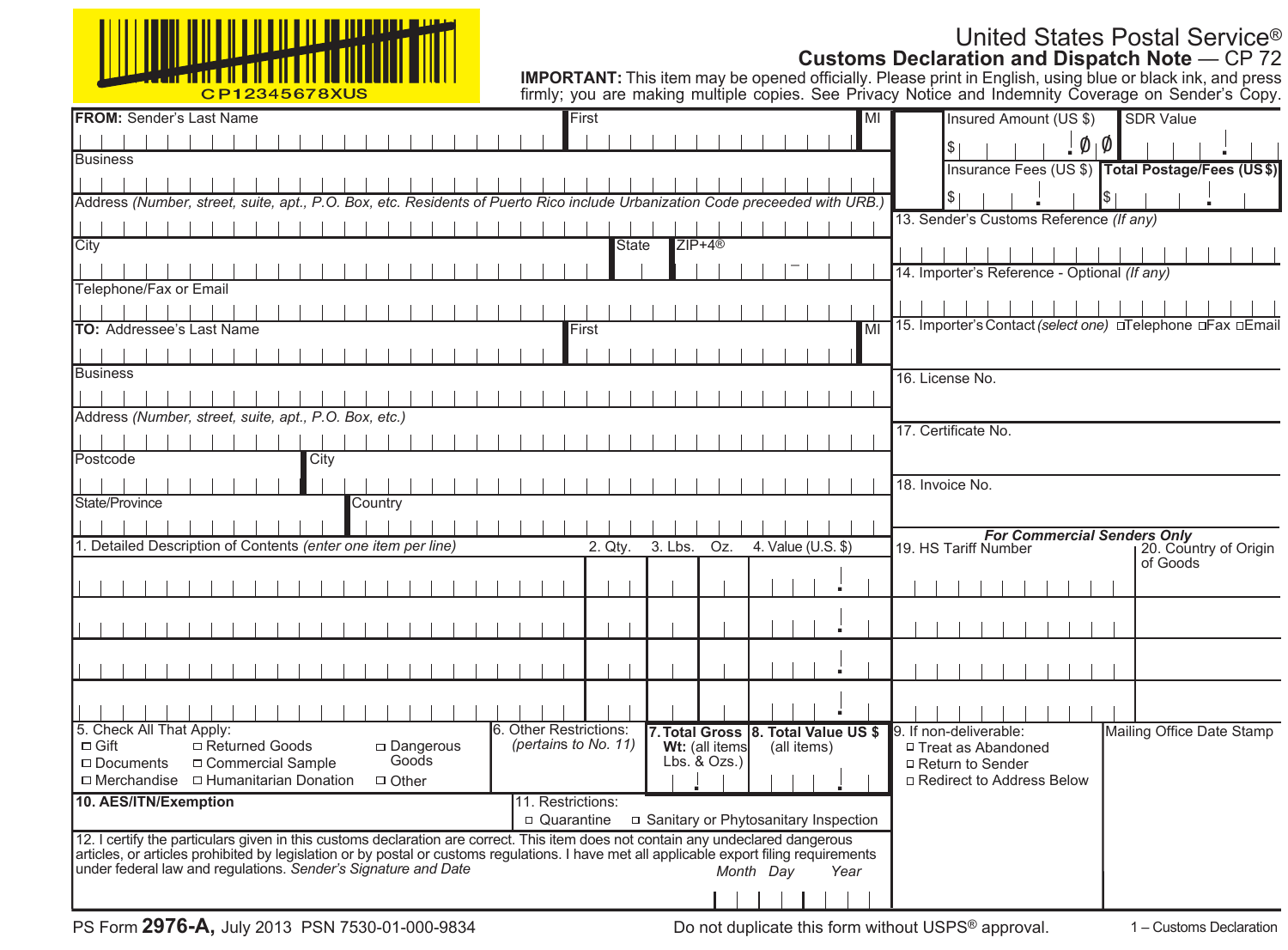| <u>VIIIIIIIIIIIIIIIIIIII</u><br>╵║ <mark>╴╿╫┦┰╫╂╫╊╫╋╈╈╈╈┪╅╁┪┪┇╽┆╏║┆┆┆</mark> |
|------------------------------------------------------------------------------|
| C D 1 2245678 VIIC                                                           |

# United States Postal Service® **Customs Declaration and Dispatch Note** — CP 72

| CP12345678XUS                                                                                                                                                                                               |                                                                            | <b>IMPORTANT:</b> This item may be opened officially. Please print in English, using blue or black ink, and press<br>firmly: you are making multiple copies. See Privacy Notice and Indemnity Coverage on Sender's Copy. |
|-------------------------------------------------------------------------------------------------------------------------------------------------------------------------------------------------------------|----------------------------------------------------------------------------|--------------------------------------------------------------------------------------------------------------------------------------------------------------------------------------------------------------------------|
| <b>FROM: Sender's Last Name</b>                                                                                                                                                                             | First<br>MI                                                                | Insured Amount (US \$)<br><b>SDR Value</b>                                                                                                                                                                               |
|                                                                                                                                                                                                             |                                                                            | $\emptyset$   $\emptyset$                                                                                                                                                                                                |
| Business                                                                                                                                                                                                    |                                                                            | Insurance Fees (US \$) Total Postage/Fees (US\$)                                                                                                                                                                         |
|                                                                                                                                                                                                             |                                                                            |                                                                                                                                                                                                                          |
| Address (Number, street, suite, apt., P.O. Box, etc. Residents of Puerto Rico include Urbanization Code preceeded with URB.)                                                                                |                                                                            |                                                                                                                                                                                                                          |
|                                                                                                                                                                                                             |                                                                            | 13. Sender's Customs Reference (If any)                                                                                                                                                                                  |
| City                                                                                                                                                                                                        | $ZIP+4@$<br><b>State</b>                                                   |                                                                                                                                                                                                                          |
|                                                                                                                                                                                                             |                                                                            | 14. Importer's Reference - Optional (If any)                                                                                                                                                                             |
| Telephone/Fax or Email                                                                                                                                                                                      |                                                                            |                                                                                                                                                                                                                          |
|                                                                                                                                                                                                             |                                                                            |                                                                                                                                                                                                                          |
| <b>TO: Addressee's Last Name</b>                                                                                                                                                                            | MI<br>First                                                                | 15. Importer's Contact (select one) □ Telephone □ Fax □ Email                                                                                                                                                            |
|                                                                                                                                                                                                             |                                                                            |                                                                                                                                                                                                                          |
| Business                                                                                                                                                                                                    |                                                                            | 16. License No.                                                                                                                                                                                                          |
|                                                                                                                                                                                                             |                                                                            |                                                                                                                                                                                                                          |
| Address (Number, street, suite, apt., P.O. Box, etc.)                                                                                                                                                       |                                                                            | 17. Certificate No.                                                                                                                                                                                                      |
|                                                                                                                                                                                                             |                                                                            |                                                                                                                                                                                                                          |
| Postcode<br>City                                                                                                                                                                                            |                                                                            |                                                                                                                                                                                                                          |
|                                                                                                                                                                                                             |                                                                            | 18. Invoice No.                                                                                                                                                                                                          |
| State/Province<br>Country                                                                                                                                                                                   |                                                                            |                                                                                                                                                                                                                          |
|                                                                                                                                                                                                             |                                                                            | <b>For Commercial Senders Only</b>                                                                                                                                                                                       |
| 1. Detailed Description of Contents (enter one item per line)                                                                                                                                               | 3. Lbs.<br>Oz.<br>4. Value (U.S. \$)<br>2. Qty.                            | 19. HS Tariff Number<br>20. Country of Origin<br>of Goods                                                                                                                                                                |
|                                                                                                                                                                                                             |                                                                            |                                                                                                                                                                                                                          |
|                                                                                                                                                                                                             |                                                                            |                                                                                                                                                                                                                          |
|                                                                                                                                                                                                             |                                                                            |                                                                                                                                                                                                                          |
|                                                                                                                                                                                                             |                                                                            |                                                                                                                                                                                                                          |
|                                                                                                                                                                                                             |                                                                            |                                                                                                                                                                                                                          |
|                                                                                                                                                                                                             |                                                                            |                                                                                                                                                                                                                          |
|                                                                                                                                                                                                             |                                                                            |                                                                                                                                                                                                                          |
| 5. Check All That Apply:                                                                                                                                                                                    | 6. Other Restrictions:<br>7. Total Gross 8. Total Value US \$              | 9. If non-deliverable:<br>Mailing Office Date Stamp                                                                                                                                                                      |
| □ Returned Goods<br>$\Box$ Dangerous<br>$\Box$ Gift<br>Goods<br>□ Commercial Sample<br>$\Box$ Documents                                                                                                     | (pertains to No. 11)<br>Wt: (all items<br>(all items)<br>$Lbs.$ & $Ozs.$ ) | □ Treat as Abandoned<br>□ Return to Sender                                                                                                                                                                               |
| $\Box$ Merchandise $\Box$ Humanitarian Donation<br>$\Box$ Other                                                                                                                                             |                                                                            | □ Redirect to Address Below                                                                                                                                                                                              |
| 10. AES/ITN/Exemption                                                                                                                                                                                       | 11. Restrictions:                                                          |                                                                                                                                                                                                                          |
|                                                                                                                                                                                                             | □ Quarantine<br>□ Sanitary or Phytosanitary Inspection                     |                                                                                                                                                                                                                          |
| 12. I certify the particulars given in this customs declaration are correct. This item does not contain any undeclared dangerous                                                                            |                                                                            |                                                                                                                                                                                                                          |
| articles, or articles prohibited by legislation or by postal or customs regulations. I have met all applicable export filing requirements<br>under federal law and regulations. Sender's Signature and Date | Month Dav<br>Year                                                          |                                                                                                                                                                                                                          |
|                                                                                                                                                                                                             |                                                                            |                                                                                                                                                                                                                          |
|                                                                                                                                                                                                             |                                                                            |                                                                                                                                                                                                                          |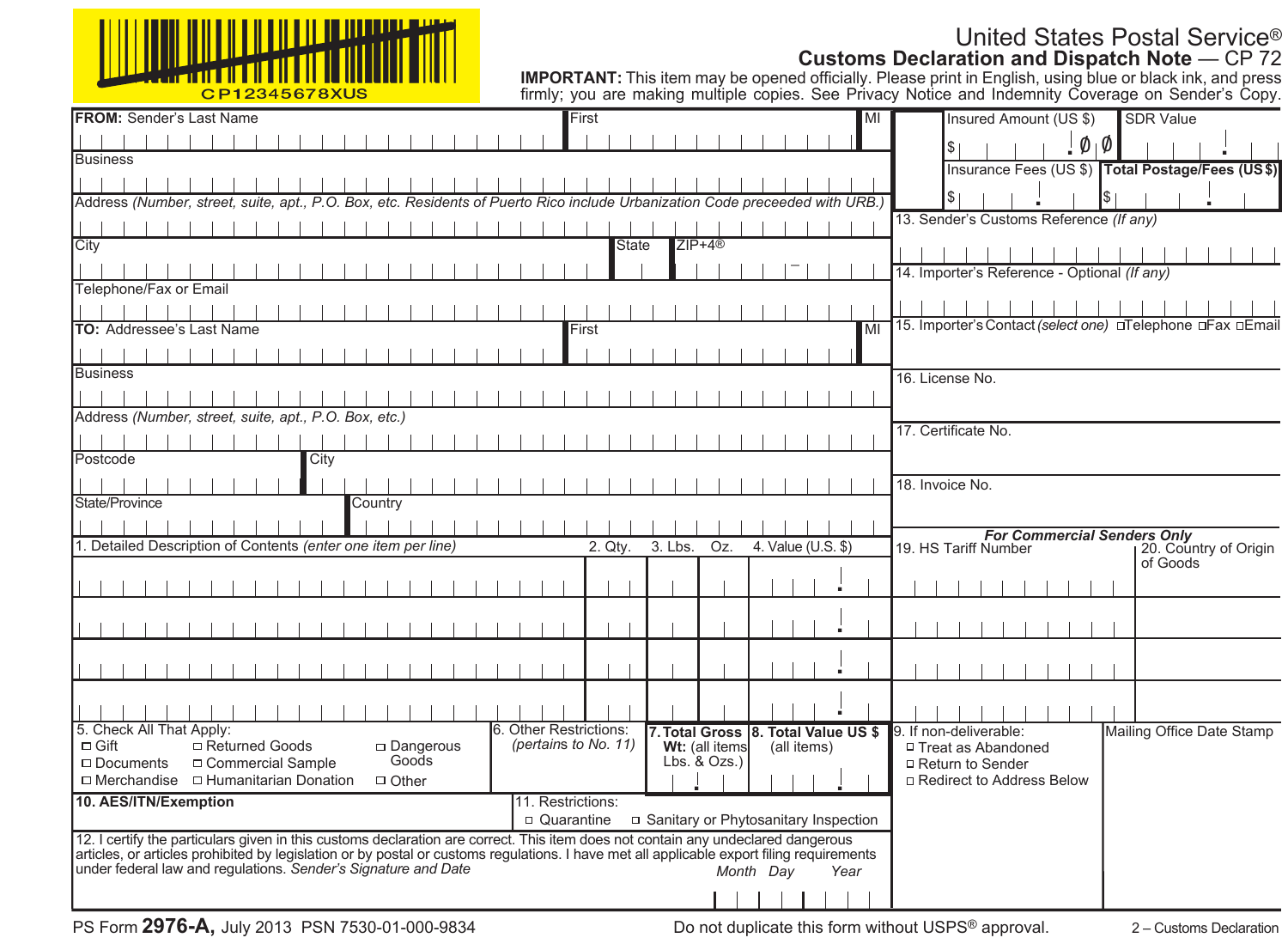| <u>VUULLILLILLILLEEN TYYMINTYY TYYYY</u> |
|------------------------------------------|
| CD12345678YUS                            |

# United States Postal Service® **Customs Declaration and Dispatch Note** — CP 72

| <u> 477 - Anii 110   110   110   110   110   110   110   110   1</u><br>CP12345678XUS                                                     |                                                               | <b>IMPORTANT:</b> This item may be opened officially. Please print in English, using blue or black ink, and press<br>firmly: you are making multiple copies. See Privacy Notice and Indemnity Coverage on Sender's Copy. |
|-------------------------------------------------------------------------------------------------------------------------------------------|---------------------------------------------------------------|--------------------------------------------------------------------------------------------------------------------------------------------------------------------------------------------------------------------------|
| <b>FROM: Sender's Last Name</b>                                                                                                           | First<br>MI                                                   | Insured Amount (US \$)<br><b>SDR Value</b>                                                                                                                                                                               |
|                                                                                                                                           |                                                               | $\emptyset$   $\emptyset$<br>S.                                                                                                                                                                                          |
| <b>Business</b>                                                                                                                           |                                                               | Insurance Fees (US \$) Total Postage/Fees (US \$)                                                                                                                                                                        |
|                                                                                                                                           |                                                               |                                                                                                                                                                                                                          |
| Address (Number, street, suite, apt., P.O. Box, etc. Residents of Puerto Rico include Urbanization Code preceeded with URB.               |                                                               |                                                                                                                                                                                                                          |
|                                                                                                                                           |                                                               | 13. Sender's Customs Reference (If any)                                                                                                                                                                                  |
| City                                                                                                                                      | $ZIP+4@$<br><b>State</b>                                      |                                                                                                                                                                                                                          |
|                                                                                                                                           |                                                               | 14. Importer's Reference - Optional (If any)                                                                                                                                                                             |
| Telephone/Fax or Email                                                                                                                    |                                                               |                                                                                                                                                                                                                          |
|                                                                                                                                           |                                                               |                                                                                                                                                                                                                          |
| <b>TO: Addressee's Last Name</b>                                                                                                          | MI<br>First                                                   | 15. Importer's Contact (select one) DTelephone DFax DEmail                                                                                                                                                               |
|                                                                                                                                           |                                                               |                                                                                                                                                                                                                          |
| <b>Business</b>                                                                                                                           |                                                               | Declaration by ADDRESSEE: I have received the parcel                                                                                                                                                                     |
|                                                                                                                                           |                                                               | described on this note. ADDRESSEE'S Signature and Date                                                                                                                                                                   |
| Address (Number, street, suite, apt., P.O. Box, etc.)                                                                                     |                                                               | Month Day<br>Year                                                                                                                                                                                                        |
|                                                                                                                                           |                                                               |                                                                                                                                                                                                                          |
| Postcode<br>City                                                                                                                          |                                                               |                                                                                                                                                                                                                          |
|                                                                                                                                           |                                                               | 18. Invoice No.                                                                                                                                                                                                          |
| State/Province<br>Country                                                                                                                 |                                                               |                                                                                                                                                                                                                          |
|                                                                                                                                           |                                                               | Please affix labels here when required.                                                                                                                                                                                  |
| Office of Exchange                                                                                                                        | <b>Customs Stamp</b>                                          |                                                                                                                                                                                                                          |
|                                                                                                                                           |                                                               |                                                                                                                                                                                                                          |
|                                                                                                                                           |                                                               |                                                                                                                                                                                                                          |
|                                                                                                                                           |                                                               |                                                                                                                                                                                                                          |
|                                                                                                                                           |                                                               |                                                                                                                                                                                                                          |
|                                                                                                                                           |                                                               |                                                                                                                                                                                                                          |
|                                                                                                                                           | <b>Customs Duty</b>                                           |                                                                                                                                                                                                                          |
|                                                                                                                                           |                                                               |                                                                                                                                                                                                                          |
| 5. Check All That Apply:                                                                                                                  | 6. Other Restrictions:<br>7. Total Gross 8. Total Value US \$ | Mailing Office Date Stamp<br>9. If non-deliverable:                                                                                                                                                                      |
| $\Box$ Gift<br>□ Returned Goods<br>$\square$ Dangerous                                                                                    | (pertains to No. 11)<br>Wt: (all items<br>(all items)         | □ Treat as Abandoned                                                                                                                                                                                                     |
| Goods<br>□ Commercial Sample<br>□ Documents                                                                                               | $Lbs.$ & $Ozs.$ )                                             | □ Return to Sender                                                                                                                                                                                                       |
| $\Box$ Merchandise $\Box$ Humanitarian Donation<br>$\Box$ Other                                                                           |                                                               | □ Redirect to Address Below                                                                                                                                                                                              |
| 10. AES/ITN/Exemption                                                                                                                     | 11. Restrictions:                                             |                                                                                                                                                                                                                          |
| 12. I certify the particulars given in this customs declaration are correct. This item does not contain any undeclared dangerous          | □ Quarantine<br>□ Sanitary or Phytosanitary Inspection        |                                                                                                                                                                                                                          |
| articles, or articles prohibited by legislation or by postal or customs regulations. I have met all applicable export filing requirements |                                                               |                                                                                                                                                                                                                          |
| under federal law and regulations. Sender's Signature and Date                                                                            | Month Dav<br>Year                                             |                                                                                                                                                                                                                          |
|                                                                                                                                           |                                                               |                                                                                                                                                                                                                          |

PS Form **2976-A,** July 2013 PSN 7530-01-000-9834

Do not duplicate this form without USPS® approval.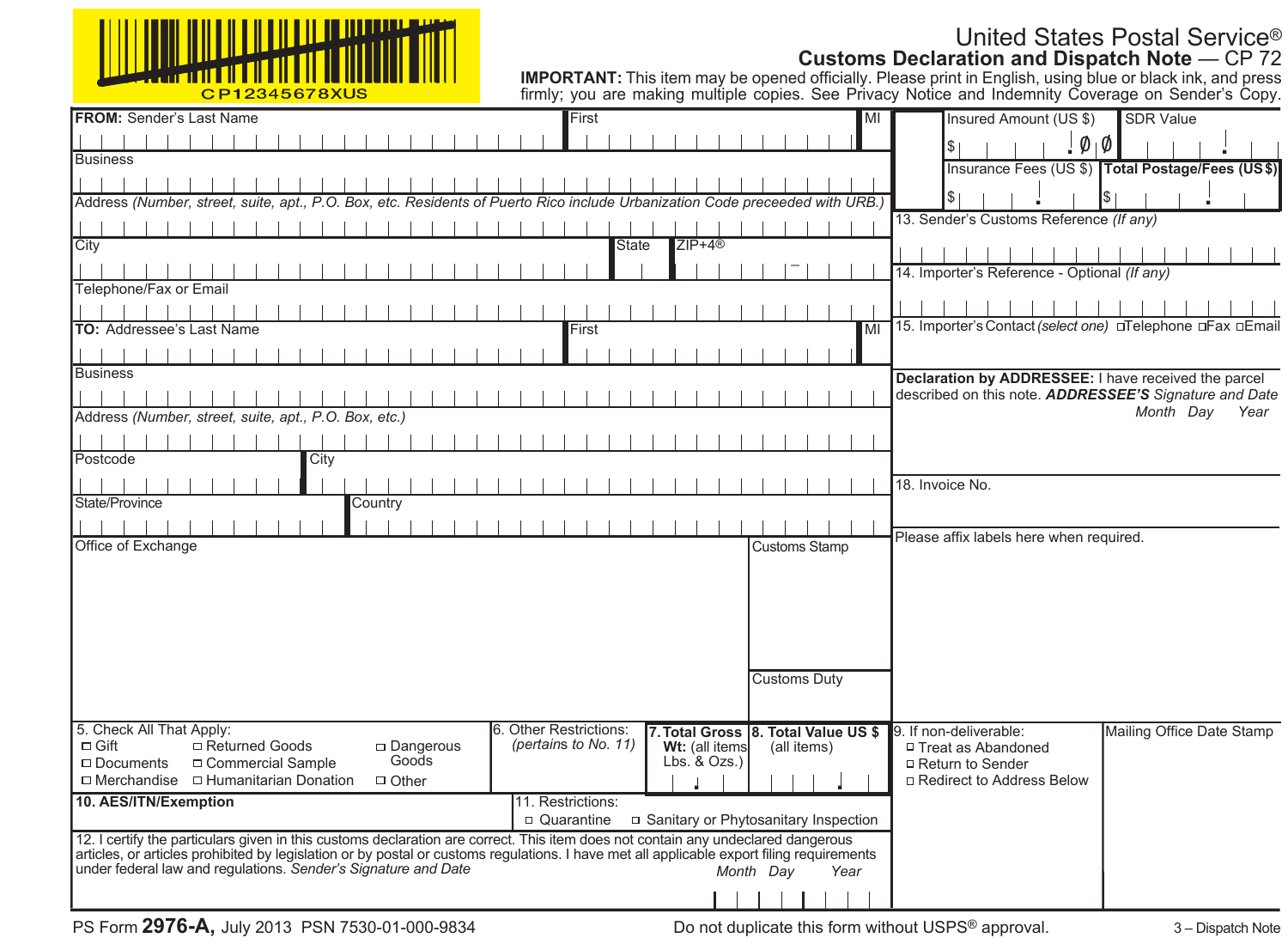| <u>VIIIIIIIIIIIIIIIIIIII</u><br>╵║ <mark>╴╿╫┦┰╫╂╫╊╫╋╈╈╈╈┪╅╁┪┪┇╽┆╏║┆┆┆</mark> |
|------------------------------------------------------------------------------|
| C D 1 2245678 VIIC                                                           |

# United States Postal Service® **Customs Declaration and Dispatch Note** — CP 72

| CP12345678XUS                                                                                                                                                                                                                                                                 |                                                               | <b>IMPORTANT:</b> This item may be opened officially. Please print in English, using blue or black ink, and press<br>firmly: you are making multiple copies. See Privacy Notice and Indemnity Coverage on Sender's Copy. |
|-------------------------------------------------------------------------------------------------------------------------------------------------------------------------------------------------------------------------------------------------------------------------------|---------------------------------------------------------------|--------------------------------------------------------------------------------------------------------------------------------------------------------------------------------------------------------------------------|
| <b>FROM:</b> Sender's Last Name                                                                                                                                                                                                                                               | First<br>MI                                                   | Insured Amount (US \$)<br><b>SDR Value</b>                                                                                                                                                                               |
|                                                                                                                                                                                                                                                                               |                                                               | $\emptyset$   $\emptyset$                                                                                                                                                                                                |
| <b>Business</b>                                                                                                                                                                                                                                                               |                                                               | Insurance Fees (US \$) Total Postage/Fees (US\$)                                                                                                                                                                         |
|                                                                                                                                                                                                                                                                               |                                                               |                                                                                                                                                                                                                          |
| Address (Number, street, suite, apt., P.O. Box, etc. Residents of Puerto Rico include Urbanization Code preceeded with URB.)                                                                                                                                                  |                                                               |                                                                                                                                                                                                                          |
|                                                                                                                                                                                                                                                                               |                                                               | 13. Sender's Customs Reference (If any)                                                                                                                                                                                  |
| City                                                                                                                                                                                                                                                                          | $ZIP+4@$<br><b>State</b>                                      |                                                                                                                                                                                                                          |
|                                                                                                                                                                                                                                                                               |                                                               | 14. Importer's Reference - Optional (If any)                                                                                                                                                                             |
| Telephone/Fax or Email                                                                                                                                                                                                                                                        |                                                               |                                                                                                                                                                                                                          |
|                                                                                                                                                                                                                                                                               |                                                               |                                                                                                                                                                                                                          |
| TO: Addressee's Last Name                                                                                                                                                                                                                                                     | MI<br>First                                                   | 15. Importer's Contact (select one) □ Telephone □ Fax □ Email                                                                                                                                                            |
|                                                                                                                                                                                                                                                                               |                                                               |                                                                                                                                                                                                                          |
| Business                                                                                                                                                                                                                                                                      |                                                               | 16. License No.                                                                                                                                                                                                          |
|                                                                                                                                                                                                                                                                               |                                                               |                                                                                                                                                                                                                          |
| Address (Number, street, suite, apt., P.O. Box, etc.)                                                                                                                                                                                                                         |                                                               |                                                                                                                                                                                                                          |
|                                                                                                                                                                                                                                                                               |                                                               | 17. Certificate No.                                                                                                                                                                                                      |
| Postcode<br>City                                                                                                                                                                                                                                                              |                                                               |                                                                                                                                                                                                                          |
|                                                                                                                                                                                                                                                                               |                                                               | 18. Invoice No.                                                                                                                                                                                                          |
| State/Province<br>Country                                                                                                                                                                                                                                                     |                                                               |                                                                                                                                                                                                                          |
|                                                                                                                                                                                                                                                                               |                                                               | <b>For Commercial Senders Only</b>                                                                                                                                                                                       |
| 1. Detailed Description of Contents (enter one item per line)                                                                                                                                                                                                                 | 2. Qtv.<br>3. Lbs.<br>Oz.<br>4. Value (U.S. \$)               | 19. HS Tariff Number<br>20. Country of Origin                                                                                                                                                                            |
|                                                                                                                                                                                                                                                                               |                                                               | of Goods                                                                                                                                                                                                                 |
|                                                                                                                                                                                                                                                                               |                                                               |                                                                                                                                                                                                                          |
|                                                                                                                                                                                                                                                                               |                                                               |                                                                                                                                                                                                                          |
|                                                                                                                                                                                                                                                                               |                                                               |                                                                                                                                                                                                                          |
|                                                                                                                                                                                                                                                                               |                                                               |                                                                                                                                                                                                                          |
|                                                                                                                                                                                                                                                                               |                                                               |                                                                                                                                                                                                                          |
|                                                                                                                                                                                                                                                                               |                                                               |                                                                                                                                                                                                                          |
| 5. Check All That Apply:                                                                                                                                                                                                                                                      | 6. Other Restrictions:<br>7. Total Gross 8. Total Value US \$ | 9. If non-deliverable:<br>Mailing Office Date Stamp                                                                                                                                                                      |
| □ Returned Goods<br>$\Box$ Gift<br>$\Box$ Dangerous                                                                                                                                                                                                                           | (pertains to No. 11)<br>Wt: (all items<br>(all items)         | □ Treat as Abandoned                                                                                                                                                                                                     |
| Goods<br>□ Commercial Sample<br>$\Box$ Documents                                                                                                                                                                                                                              | $Lbs.$ & $Ozs.$ )                                             | □ Return to Sender                                                                                                                                                                                                       |
| $\Box$ Merchandise $\Box$ Humanitarian Donation<br>$\Box$ Other                                                                                                                                                                                                               |                                                               | □ Redirect to Address Below                                                                                                                                                                                              |
| 10. AES/ITN/Exemption                                                                                                                                                                                                                                                         | 11. Restrictions:                                             |                                                                                                                                                                                                                          |
|                                                                                                                                                                                                                                                                               | □ Quarantine<br>□ Sanitary or Phytosanitary Inspection        |                                                                                                                                                                                                                          |
| 12. I certify the particulars given in this customs declaration are correct. This item does not contain any undeclared dangerous<br>articles, or articles prohibited by legislation or by postal or customs regulations. I have met all applicable export filing requirements |                                                               |                                                                                                                                                                                                                          |
| under federal law and requiations. Sender's Signature and Date                                                                                                                                                                                                                | Month Dav<br>Year                                             |                                                                                                                                                                                                                          |
|                                                                                                                                                                                                                                                                               |                                                               |                                                                                                                                                                                                                          |
|                                                                                                                                                                                                                                                                               |                                                               |                                                                                                                                                                                                                          |

Do not duplicate this form without USPS® approval.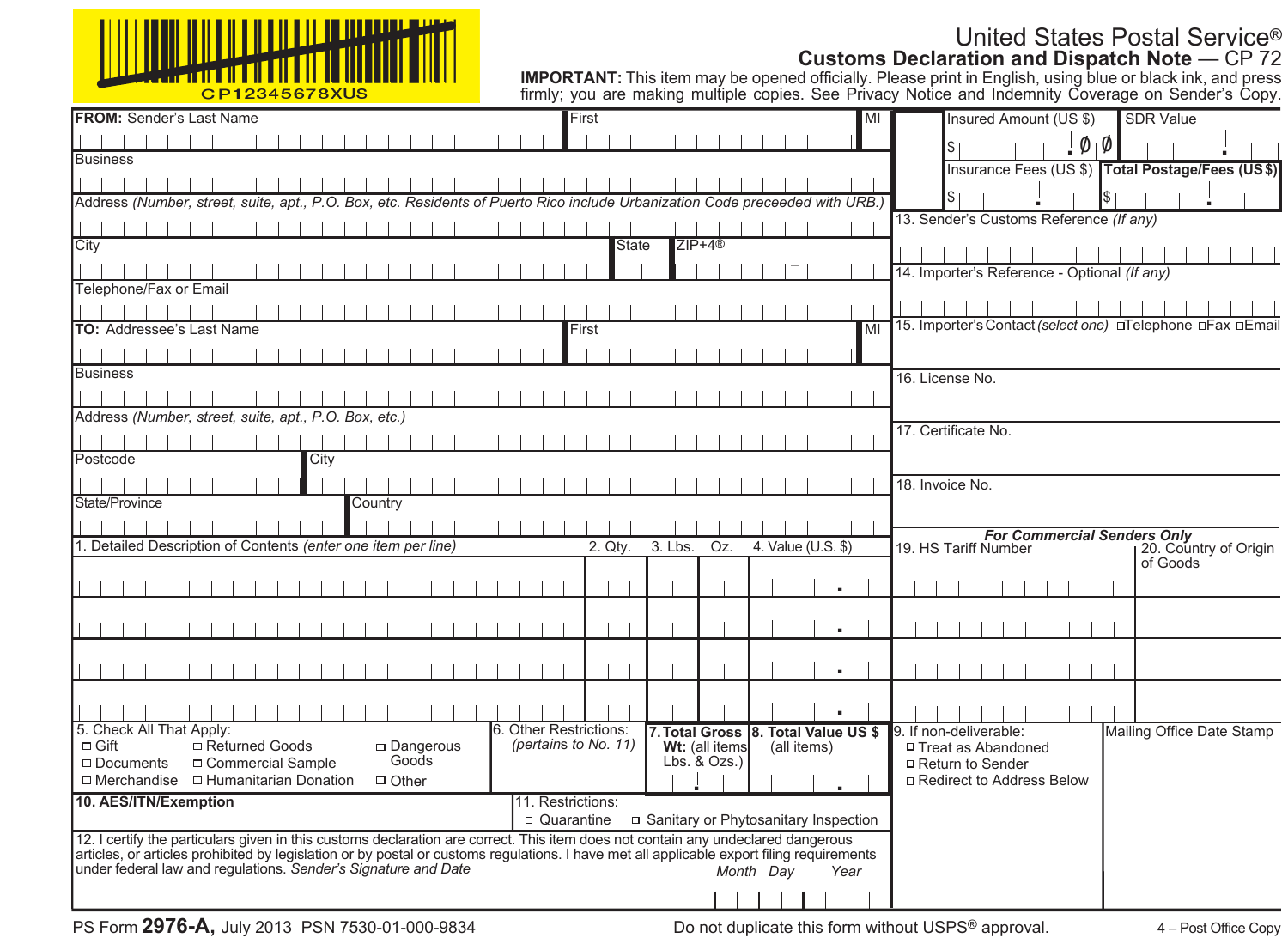| C D 1 2245678 VIIC |
|--------------------|

# United States Postal Service® **Customs Declaration and Dispatch Note** — CP 72

| CP12345678XUS                                                                                                                                                                                                                                                                 |                                                               | <b>IMPORTANT:</b> This item may be opened officially. Please print in English, using blue or black ink, and press<br>firmly: you are making multiple copies. See Privacy Notice and Indemnity Coverage on Sender's Copy. |
|-------------------------------------------------------------------------------------------------------------------------------------------------------------------------------------------------------------------------------------------------------------------------------|---------------------------------------------------------------|--------------------------------------------------------------------------------------------------------------------------------------------------------------------------------------------------------------------------|
| <b>FROM:</b> Sender's Last Name                                                                                                                                                                                                                                               | First<br>MI                                                   | Insured Amount (US \$)<br><b>SDR Value</b>                                                                                                                                                                               |
|                                                                                                                                                                                                                                                                               |                                                               | $\emptyset$   $\emptyset$                                                                                                                                                                                                |
| <b>Business</b>                                                                                                                                                                                                                                                               |                                                               | Insurance Fees (US \$) Total Postage/Fees (US\$)                                                                                                                                                                         |
|                                                                                                                                                                                                                                                                               |                                                               |                                                                                                                                                                                                                          |
| Address (Number, street, suite, apt., P.O. Box, etc. Residents of Puerto Rico include Urbanization Code preceeded with URB.)                                                                                                                                                  |                                                               |                                                                                                                                                                                                                          |
|                                                                                                                                                                                                                                                                               |                                                               | 13. Sender's Customs Reference (If any)                                                                                                                                                                                  |
| City                                                                                                                                                                                                                                                                          | $ZIP+4@$<br><b>State</b>                                      |                                                                                                                                                                                                                          |
|                                                                                                                                                                                                                                                                               |                                                               | 14. Importer's Reference - Optional (If any)                                                                                                                                                                             |
| Telephone/Fax or Email                                                                                                                                                                                                                                                        |                                                               |                                                                                                                                                                                                                          |
|                                                                                                                                                                                                                                                                               |                                                               |                                                                                                                                                                                                                          |
| TO: Addressee's Last Name                                                                                                                                                                                                                                                     | MI<br>First                                                   | 15. Importer's Contact (select one) □ Telephone □ Fax □ Email                                                                                                                                                            |
|                                                                                                                                                                                                                                                                               |                                                               |                                                                                                                                                                                                                          |
| Business                                                                                                                                                                                                                                                                      |                                                               | 16. License No.                                                                                                                                                                                                          |
|                                                                                                                                                                                                                                                                               |                                                               |                                                                                                                                                                                                                          |
| Address (Number, street, suite, apt., P.O. Box, etc.)                                                                                                                                                                                                                         |                                                               |                                                                                                                                                                                                                          |
|                                                                                                                                                                                                                                                                               |                                                               | 17. Certificate No.                                                                                                                                                                                                      |
| Postcode<br>City                                                                                                                                                                                                                                                              |                                                               |                                                                                                                                                                                                                          |
|                                                                                                                                                                                                                                                                               |                                                               | 18. Invoice No.                                                                                                                                                                                                          |
| State/Province<br>Country                                                                                                                                                                                                                                                     |                                                               |                                                                                                                                                                                                                          |
|                                                                                                                                                                                                                                                                               |                                                               | <b>For Commercial Senders Only</b>                                                                                                                                                                                       |
| 1. Detailed Description of Contents (enter one item per line)                                                                                                                                                                                                                 | 2. Qtv.<br>3. Lbs.<br>Oz.<br>4. Value (U.S. \$)               | 19. HS Tariff Number<br>20. Country of Origin                                                                                                                                                                            |
|                                                                                                                                                                                                                                                                               |                                                               | of Goods                                                                                                                                                                                                                 |
|                                                                                                                                                                                                                                                                               |                                                               |                                                                                                                                                                                                                          |
|                                                                                                                                                                                                                                                                               |                                                               |                                                                                                                                                                                                                          |
|                                                                                                                                                                                                                                                                               |                                                               |                                                                                                                                                                                                                          |
|                                                                                                                                                                                                                                                                               |                                                               |                                                                                                                                                                                                                          |
|                                                                                                                                                                                                                                                                               |                                                               |                                                                                                                                                                                                                          |
|                                                                                                                                                                                                                                                                               |                                                               |                                                                                                                                                                                                                          |
| 5. Check All That Apply:                                                                                                                                                                                                                                                      | 6. Other Restrictions:<br>7. Total Gross 8. Total Value US \$ | 9. If non-deliverable:<br>Mailing Office Date Stamp                                                                                                                                                                      |
| □ Returned Goods<br>$\Box$ Gift<br>$\Box$ Dangerous                                                                                                                                                                                                                           | (pertains to No. 11)<br>Wt: (all items<br>(all items)         | □ Treat as Abandoned                                                                                                                                                                                                     |
| Goods<br>□ Commercial Sample<br>$\Box$ Documents                                                                                                                                                                                                                              | $Lbs.$ & $Ozs.$ )                                             | □ Return to Sender                                                                                                                                                                                                       |
| $\Box$ Merchandise $\Box$ Humanitarian Donation<br>$\Box$ Other                                                                                                                                                                                                               |                                                               | □ Redirect to Address Below                                                                                                                                                                                              |
| 10. AES/ITN/Exemption                                                                                                                                                                                                                                                         | 11. Restrictions:                                             |                                                                                                                                                                                                                          |
|                                                                                                                                                                                                                                                                               | □ Quarantine<br>□ Sanitary or Phytosanitary Inspection        |                                                                                                                                                                                                                          |
| 12. I certify the particulars given in this customs declaration are correct. This item does not contain any undeclared dangerous<br>articles, or articles prohibited by legislation or by postal or customs regulations. I have met all applicable export filing requirements |                                                               |                                                                                                                                                                                                                          |
| under federal law and requiations. Sender's Signature and Date                                                                                                                                                                                                                | Month Dav<br>Year                                             |                                                                                                                                                                                                                          |
|                                                                                                                                                                                                                                                                               |                                                               |                                                                                                                                                                                                                          |
|                                                                                                                                                                                                                                                                               |                                                               |                                                                                                                                                                                                                          |